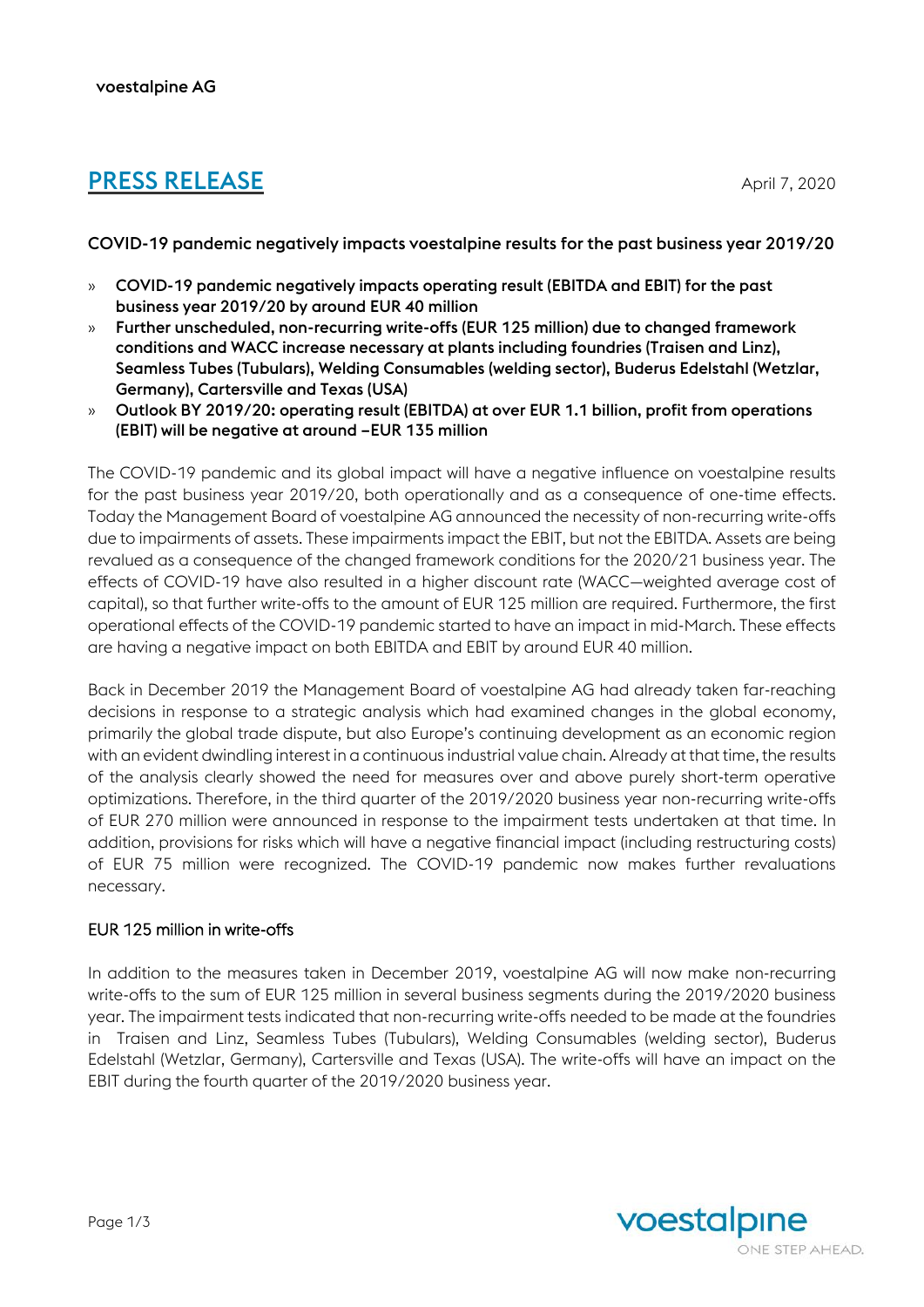#### Currently around 18,000 employees in Austria and 6,000 employees in Germany in short-time work

As announced at the end of March, of the total 22,300 employees in Austria, around 18,000 have already been registered for short-time work. This figure will rise to 20,000 by May. voestalpine has registered almost 6,000 of its 8,300 employees in Germany for short-time work; the deployment of similar models is currently being considered and implemented in Belgium and the Netherlands. "Registering for short-time work on a large scale across Europe is designed to achieve the clear objective of retaining our highly-qualified employees within the Group. The Austrian government's new short-time work model is a good and sensible measure for achieving this objective," says Herbert Eibensteiner, Chairman of the Management Board of voestalpine AG.

#### "It will be vital to get the economy up and running again as soon as possible"

"We have succeeded in adapting to this completely new situation very quickly. The voestalpine team has managed the past few weeks magnificently. We are very proud of them and thank all of our employees most heartily for their engagement. As before, irrespective of the economic considerations, our primary concern remains the health of our employees," says CEO Eibensteiner. "However, in view of the COVID-19 pandemic and its impact on our operating environment, naturally we have no other choice but to be much more critical than originally planned in our assessments of future market expectations. Therefore, we must further reduce our expectations for the business year 2020/21 and for the value of individual companies, and again implement non-recurring write-offs," Eibensteiner continues. "This does not alter our long-term strategic orientation. We will continue to focus on technology-intensive sectors with the most stringent quality standards."

The current standstill in many sectors of the economy must end soon. "Apart from our current crisis management, we are already preparing for the announced restart of the automotive industry and other sectors which are more important to our Group. Quickly getting back up to speed will be vital. The Austrian government has now taken the first step towards restarting economic activities and reviving consumption. Now further steps must soon follow in order to get industrial production back up and running as quickly as possible."

## Outlook BY 2019/20: expected operating result (EBITDA) of over EUR 1.1 billion

Based on these exceptional, non-recurring measures, from its current standpoint the Management Board of voestalpine AG expects a slightly reduced (over the outlook in late 2019) operating result (EBITDA) of over EUR 1.1 billion for the business year 2019/20 ended on March 31, 2020. With respect to EBIT, the previous outlook no longer applies: profit from operations (EBIT) will be negative at around –EUR 135 million (previous outlook: "just positive EBIT").

In order to secure its financial resources, voestalpine continues to work at full speed to implement the announced cost savings and efficiency optimization programs. Furthermore, the focus will remain on cash flow optimization and reductions in inventory, while investments will be cancelled. Construction of the special steel plant in Kapfenberg will continue.